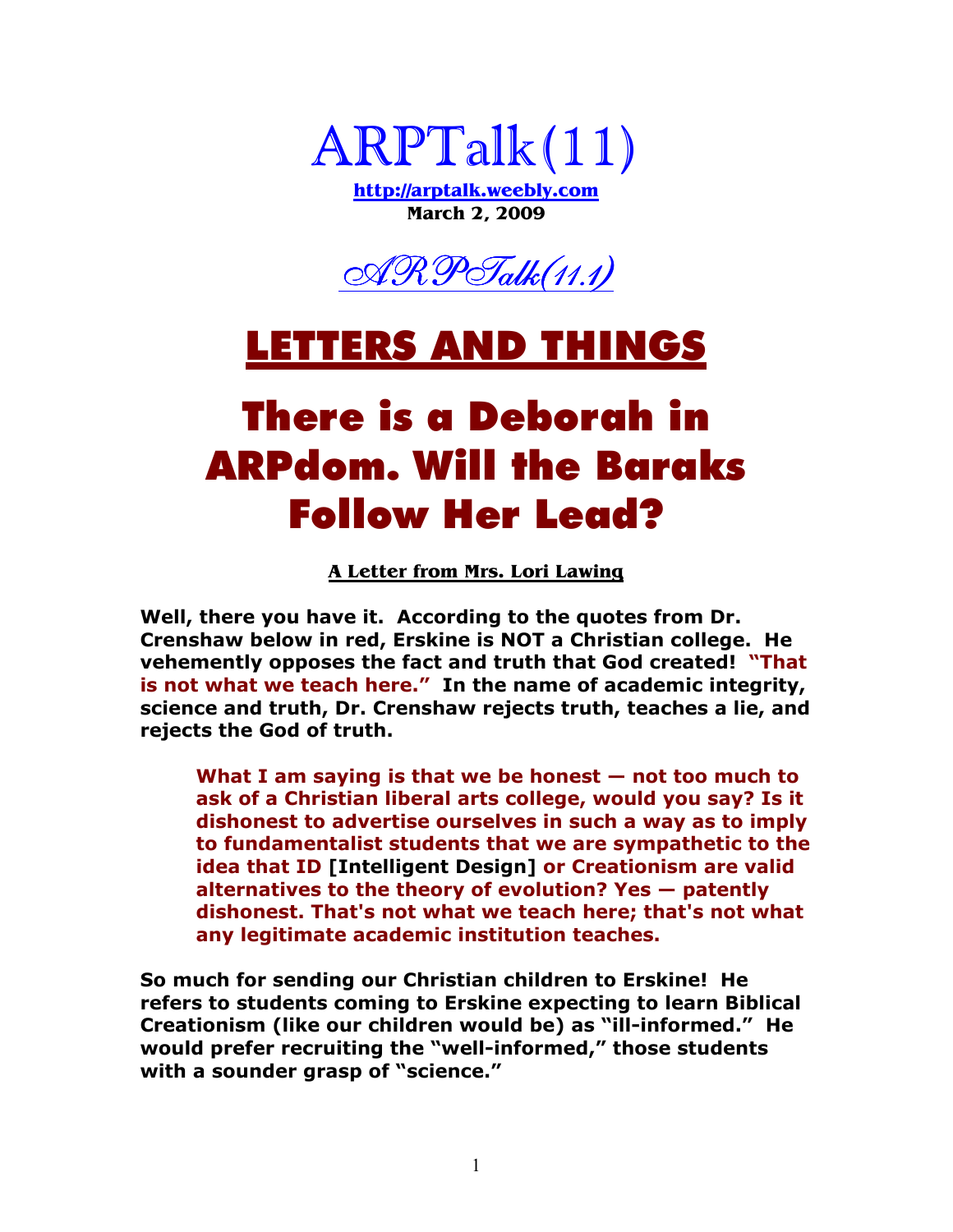**We must be honest. Not only will we disappoint students who come here expecting a Creationist science faculty and their number is growing — but we will alienate prospective students who have a sounder grasp of what does and does not constitute science and scientific inquiry. We risk losing the well-informed for the illinformed. Could this kind of disparity between expectations and reality explain some of our current retention problems?** 

**I agree with Dr. Crenshaw about this whole mess. "Embarrassing is putting it mildly. Mortifying comes closer."**

**Lori Lawing** 

**\*\*\*\*\*\*\*\*\*\* Editor's Remarks**

**Mrs. Lawing is the wife of ARP minister Rev. Morrison Lawing. She and her husband have five (5) children. If conditions remain the same at Erskine College, I don't think any of the Lawing children will be attending Erskine College. Mama doesn't trust Erskine College with her ARP children.** 

**Mrs. Lawing, may I say that you are incorrect in one point? You seem to be under the impression that Dr. Crenshaw has misrepresented himself in getting a job at Erskine. I don't think he did that. His honesty would not allow that.** 

**I don't think Dr. Crenshaw's views have changed very much over the years. He is the same person today that he was the day he was hired to teach at Erskine College.** 

**The fault lies not in Dr. Crenshaw but the ones who were entrusted by the ARPC with administrative stewardship at Erskine College.** 

**Sadly, Mrs. Lawing, the only ones in ARPdom who are so deluded as to believe that Erskine College functions as a big "C" "Christian College" according to the 1977 and 1978 "Philosophy of Christian Higher Education" and Synod's definition of an "Evangelical" are members of the General Synod. Somehow we have been under this delusion for a long time. Pray that we wake from our delusion!**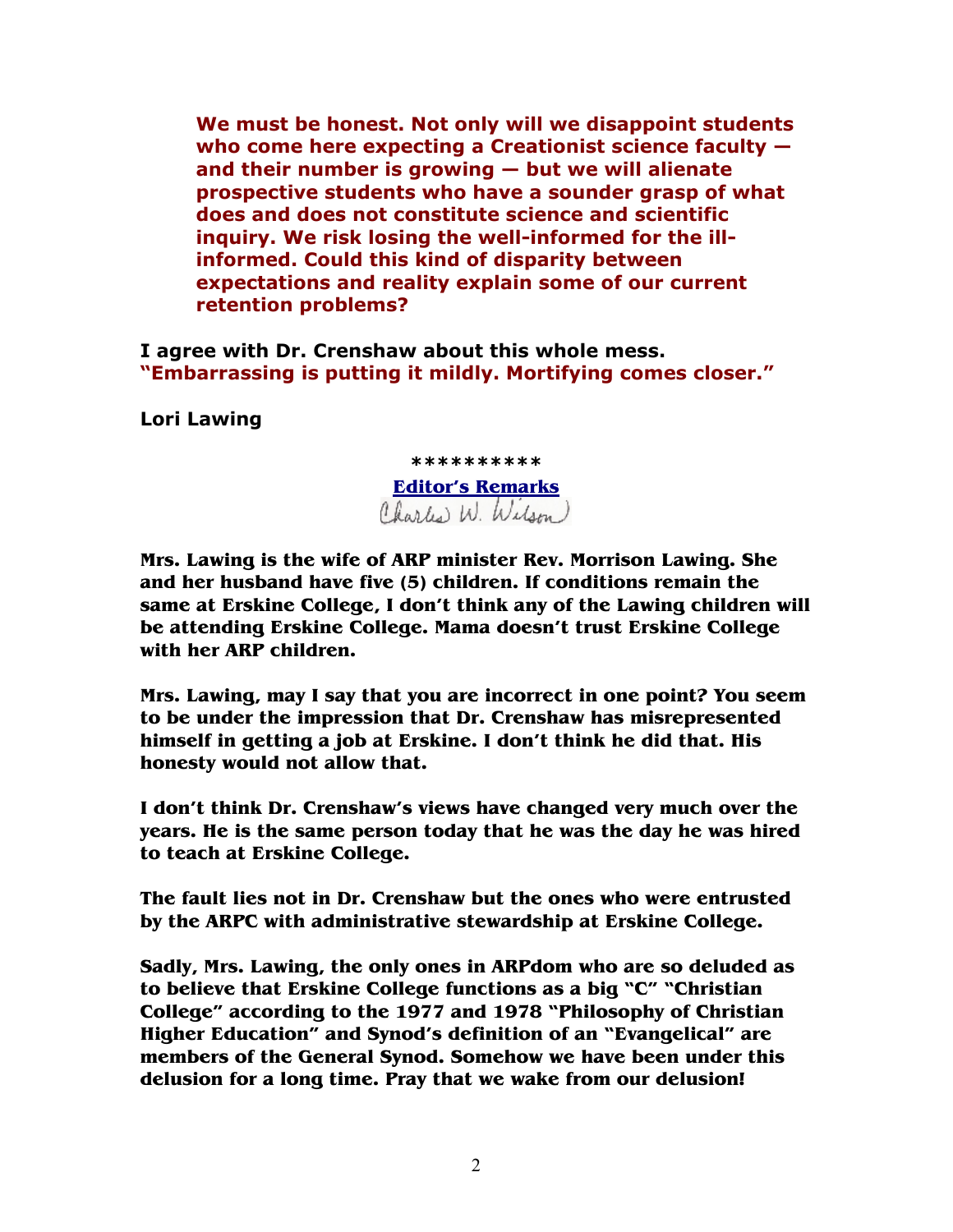**In the book of Judges we are told that Barak would not go to battle without Deborah. Well, a Deborah has arisen in the land of ARPdom. Will the Baraks of ARPdom follow her lead?** 

#### **Thank You! God Bless You! BROZE STAR MEDAL FOR MERITORIOUS SERVICE**

**[September 21, 2004]** 

#### **LTC RALPH GORE**

**LTC Ralph Gore has distinguished himself through meritorious service and outstanding achievement as Group Chaplain for the 172d Corps Support Group (CSG) while deployed in Iraq in support of Operation Iraqi Freedom II. Chaplain Gore's continuous efforts to immediately respond to various volatile issues proved integral to the soldiers of the 172d CSG emerging as a highly disciplined unit. His assistance through regular pastoral counseling to soldiers throughout the mobilization process has provided comfort and hope during a period of heightened anxiety. His initiatives have had a positive impact when rocket and mortar attacks have taken place during the tour. In addition to providing support to the service members he has provided critical ministerial and counseling support, which previously was unavailable to civilian employees following tragic events that included the fatalities of KBR drivers. Chaplain Gore independently identified the need to provide direct feedback to the Group commander thus he developed and implemented a program designed to not only to enlighten the commander but also the issues of morale and welfare amongst the troops and KBR contact drivers. In**  conjunction with the mission of the 172d CSG Host Nation section, Chaplain Gore **convoyed on four separate occasions to the local village where the Operation**  Anaconda Neighborhood visits were conducted. Utilizing both military and civilian **means, he has been able to procure \$7,500 in school supplies for the Al Manthra School with more aid arriving daily. Additionally, he conducted a highly successful 11-week leadership workshop followed by a 14-week series on the focused on the book of Ephesians. His ability to teach, provide sermons and emphasize leadership conveys a clear message to the soldier and leadership alike. Chaplain Gore's aggressive but cooperative measures have been evident through his mentoring and supervision of three chaplains and four chaplain's assistants within the 172d Corps Support Group Unity Ministry Team. This measure has proven essential as his team continues to offer counseling services for over 3300 service members within 51 units around Camp Anaconda and the civilian contractors for KBR. This effort was critical to re-energize the soldiers throughout the deployment. Providing these services and support during combat operations greatly enhanced unit morale and cohesion. His relentless efforts in addressing the soldiers and civilian's needs made a lasting impact on the lives and missions throughout the deployment and re-**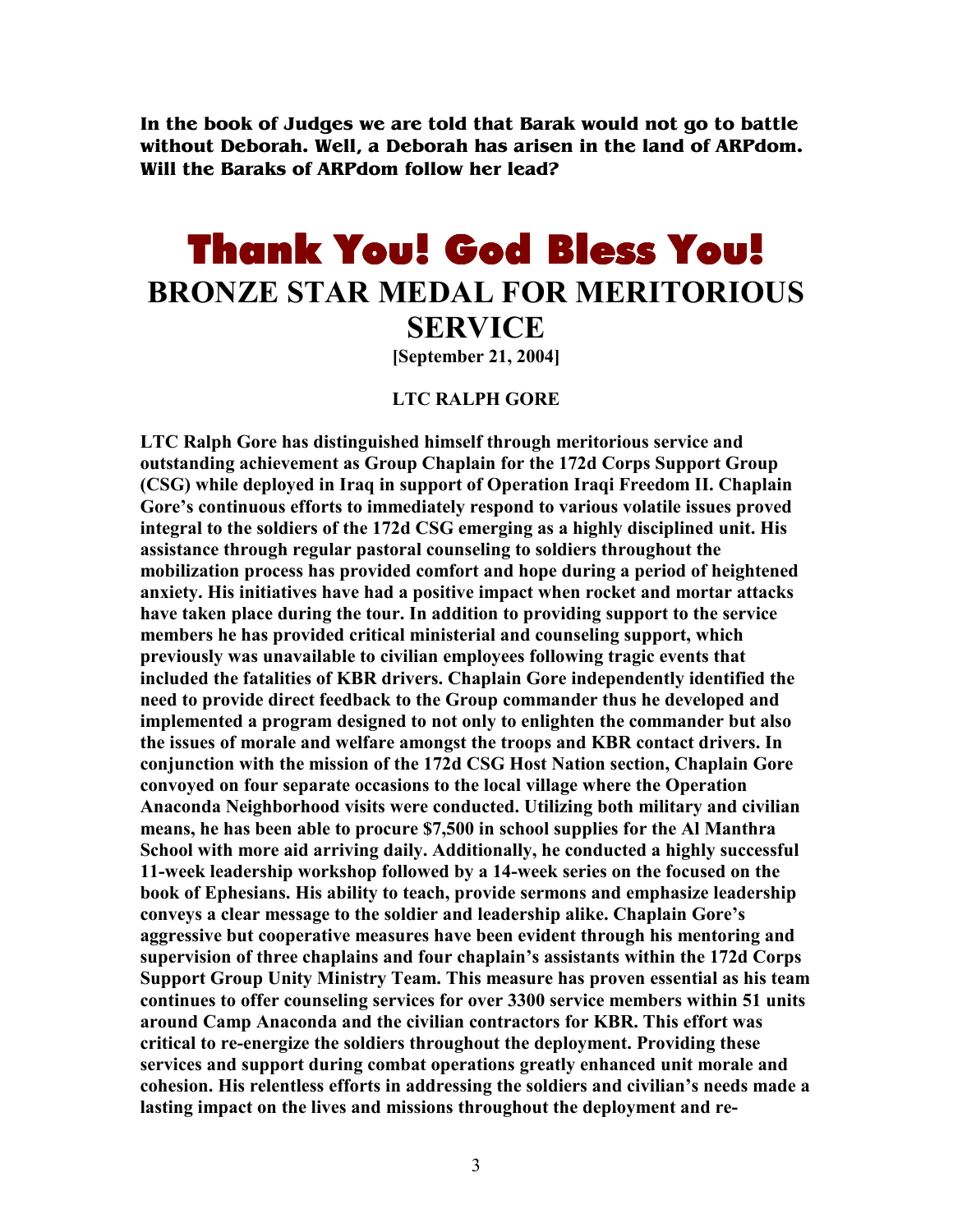**deployment. Additionally, Chaplain Gore maintained a daily webstie to spotlight on soldiers of he HHC, 172d which is visited by soldiers and family. LTC Gore has excelled in every manner, his unwavering dedication to soldiers, civilian contractors and Iraqi people has been a spotlight for the 172d Corps Support Group. He is highly intelligent, possesses a stimulating imagination and has continuously provided sound advice and recommendations for any problem. He is truly a representative of the highest caliber in talent and leadership. Chaplain Gore has worked throughout some of the most tragic events and provided the deepest in compassion and dynamic leadership. His overall performance sets him head and shoulders above his peers. LTC Gore's day-to-day value is immeasurable as he**  worked through the incredible number of hours and days required. Night or day his **performance was no less than superior.** 

> **\*\*\*\*\*\*\*\*\*\* Editor's Remarks**

**The Editor of ARPTalk didn't know about the above information until two weeks ago. Perhaps there has been a public announcement in ARPdom of Dr. Gore's distinguished service to his country, but the Editor doesn't remember it. If so, good, and let's do it again. And how the Editor was able to obtain and make a copy of the above citation is going to remain a mystery.** 

**Dr. Gore is a modest man. He is probably going to have the Editor's hide for this announcement. However, he is "a walking and talking American hero." Chaplains do not normally get medals like this.** 

**Dr. Gore, thank you! And please thank your family.** 

 **HOORAH, R.J.! OUTSTANDING!** 

**(continue scrolling to next article)**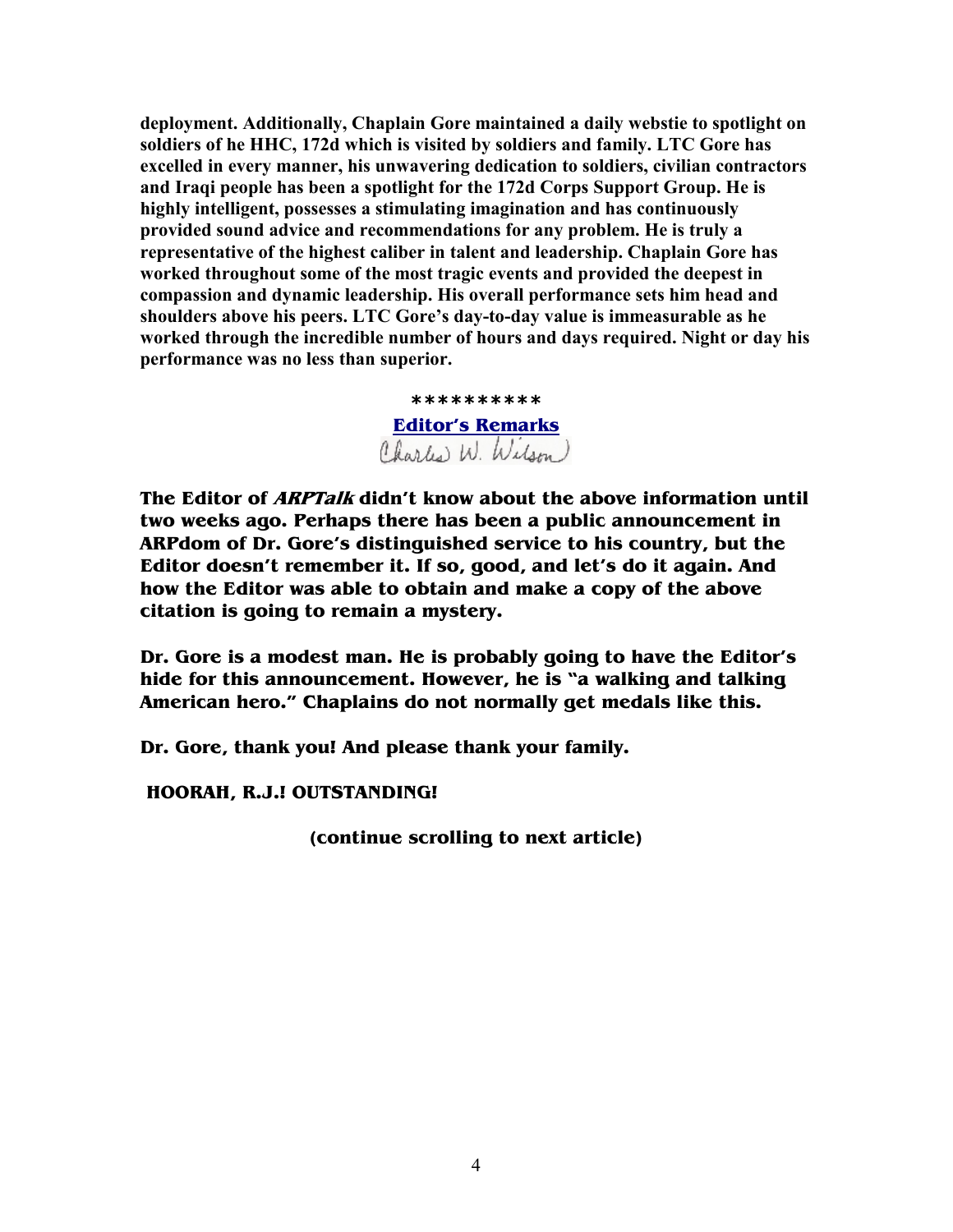

## TO THE COLLEGE OF LAODICEA

**Daniel Stephens Executive Assistant Editor The Erskine Mirror [The Erskine Mirror is the student magazine at Erskine College]**

**Here at Erskine we are hearing that we have money, admissions, and retention problems. If you haven't heard, we do, and the administration is scrambling to figure out how to solve these admittedly big problems. While I cannot claim that this article contains all the answers, I do submit that it identifies a central one. The answer is quite simple: students arrive with a perception of the college that is not accurate at all. Once they find out that Erskine is, in reality, quite different from what they were sold on, they become dissatisfied and frustrated. Some feel lied to, some let down, some attempt to change the institution to what they were originally told it was. If this scenario was the fault of the students, we should expect to see just a couple leave each semester of their freshmen year. However, this is not the case as we all know. The students are not mistaken, they are deceived.** 

 **The answer is actually a choice. Erskine should either actually act and be Christian or drop "Christian" from its description. It must choose one or the other (secular or Christian) and act and speak of itself accordingly. Both secular wisdom and Christian wisdom affirm that you cannot please everybody, and by trying to please everybody, you please nobody. If nothing else, perhaps we can all agree on this.** 

 **Suppose you are in a class that presents the material in a secular fashion and then adds in some superfluous moralistic slant on top of the teaching; both Christians and non-Christians are put out. The Christians are frustrated because they see through the attempt at placating them and aren't convinced by the cheap**  watered-down gimmick. Non-Christians are frustrated because a bunch of religious **moralism was added to what they thought was perfectly good teaching. This teaching, trying to please both, is neither Christian nor secular, and both groups deserve better. So don't bastardize Christianity or inject religious overtones into secularism!** 

 **But this is not the whole story. Those who are convinced by the bastardteaching cause Erskine to fail in a different way. Erskine cannot truthfully claim to be a liberal arts college. Because the school takes the position of trying to please everyone and takes a non-existent middle ground, it teaches its students to be divided against themselves. Erskine fills their heads with contradictions (that do** *not* **get along), so the students are forced to live with two competing voices in their head.**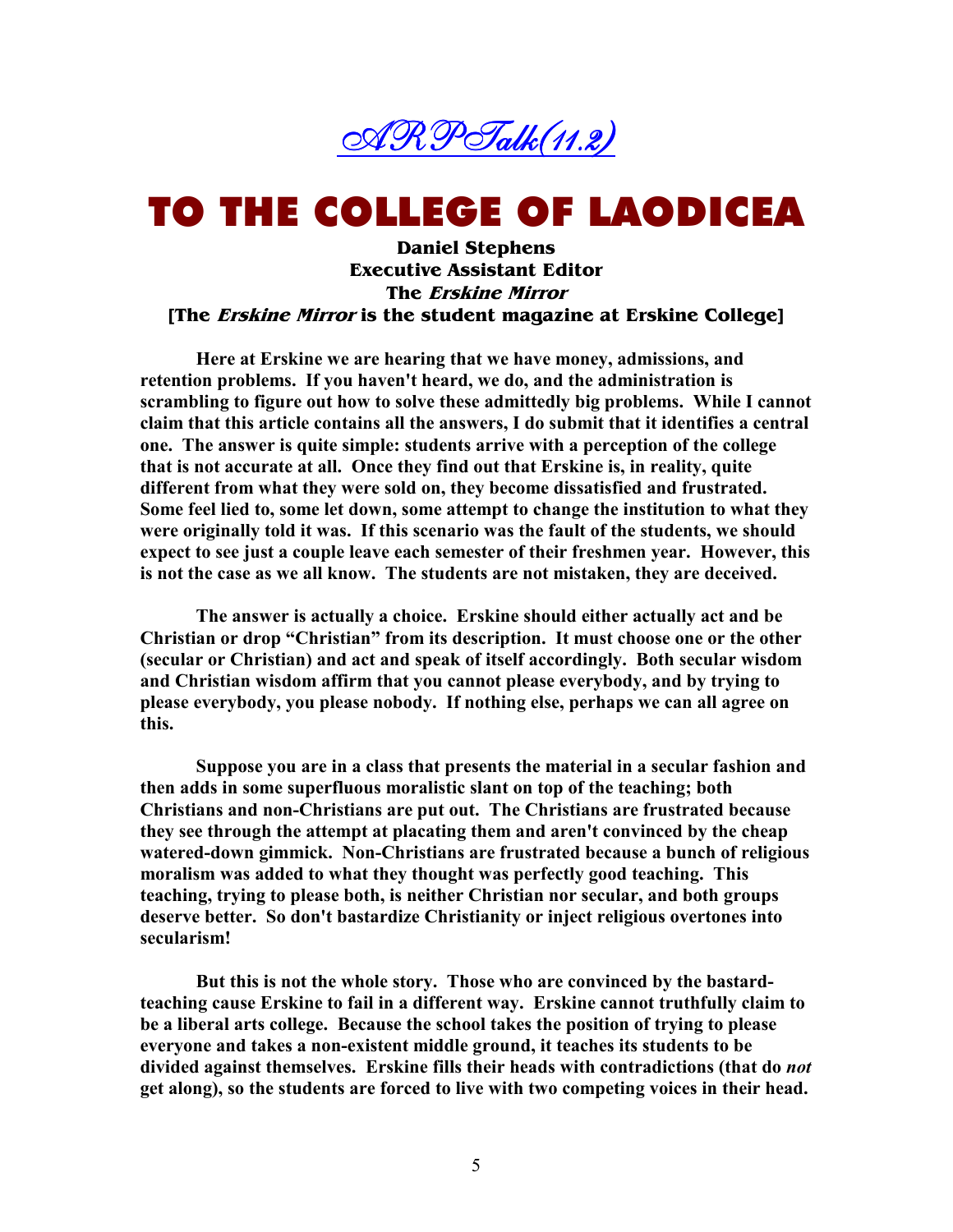**This education-induced schizophrenia is a far cry from the liberal arts goal of educating the whole person!** 

**Is Erskine really not Christian? It does have a mission statement mentioning Christian commitment. However, just because you have a mission statement saying that you are Christian does not make you Christian. I can say that I am six feet tall all I want, but it does not change the fact that I am not six feet tall. Does changing the wording of the mission statement, putting it in a picture frame, or in every tuition increase letter make Erskine Christian?—only as much as me changing the**  definition of six feet to 72 inches or telling people every day how tall I am. No **matter who I tell, no matter what I write, unless I grow six inches, I will never be six feet tall.** 

 **How many professors or administrators would be comfortable, nay, overjoyed to say "Jesus Christ, the son of God, came into this world, was crucified, died, and was resurrected for the salvation of sinful humans"? I submit to you not many at all. Sure, many might say "I believe in God" or "I believe in Jesus," but merely "believing in God (or Jesus)" is not Christianity. It is American moralistic deism. "God exists and redeemed creation through his son Jesus" is Christian. It is a fact, a declaration (of good news), not therapeutic belief. It carries cognitive content and makes factual assertions about history and humanity; it is not simply believing in some distant grandfatherly God.** 

 **Yes, there are professors and administrators who are genuine Christians, and they are to be admired for their tenacity, faith in their vocation, and care for not only students' minds, but their soul as well. However, having some Christian professors does not make a college Christian. Clemson and Carolina are great examples of that. Having a mission statement mentioning an aspect of Christianity does not make a college Christian. Harvard's motto has been "truth for Christ and the church" and I don't think anyone would dare to call them Christian.** 

**I write this because I do not want to see the college slip further away from excellence, and I especially do not want to see Erskine fail. Brian Habig and Les ewsom write, "A loss of identity within a Christian institution can be fatal to its faith and life. A Christian institution with a clouded understanding of herself is bound to suffer from lifelessness, confusion and apathy among its members."**  Erskine claims to be Christian, and Habig and Newsom's description of a confused **institution is shockingly like Erskine.** 

 **Maybe if Erskine College stopped lying about what it is, retention would be less of an issue, and the people that came here would come for what is actually here and not a projection that does not reflect reality. Maybe, just maybe, the solution to the money problems at Erskine does not include holding tighter to two horses headed in opposite directions, but choosing to mount and ride only one. It is time Erskine took itself and its troubles seriously. It has two choices for survival. It can**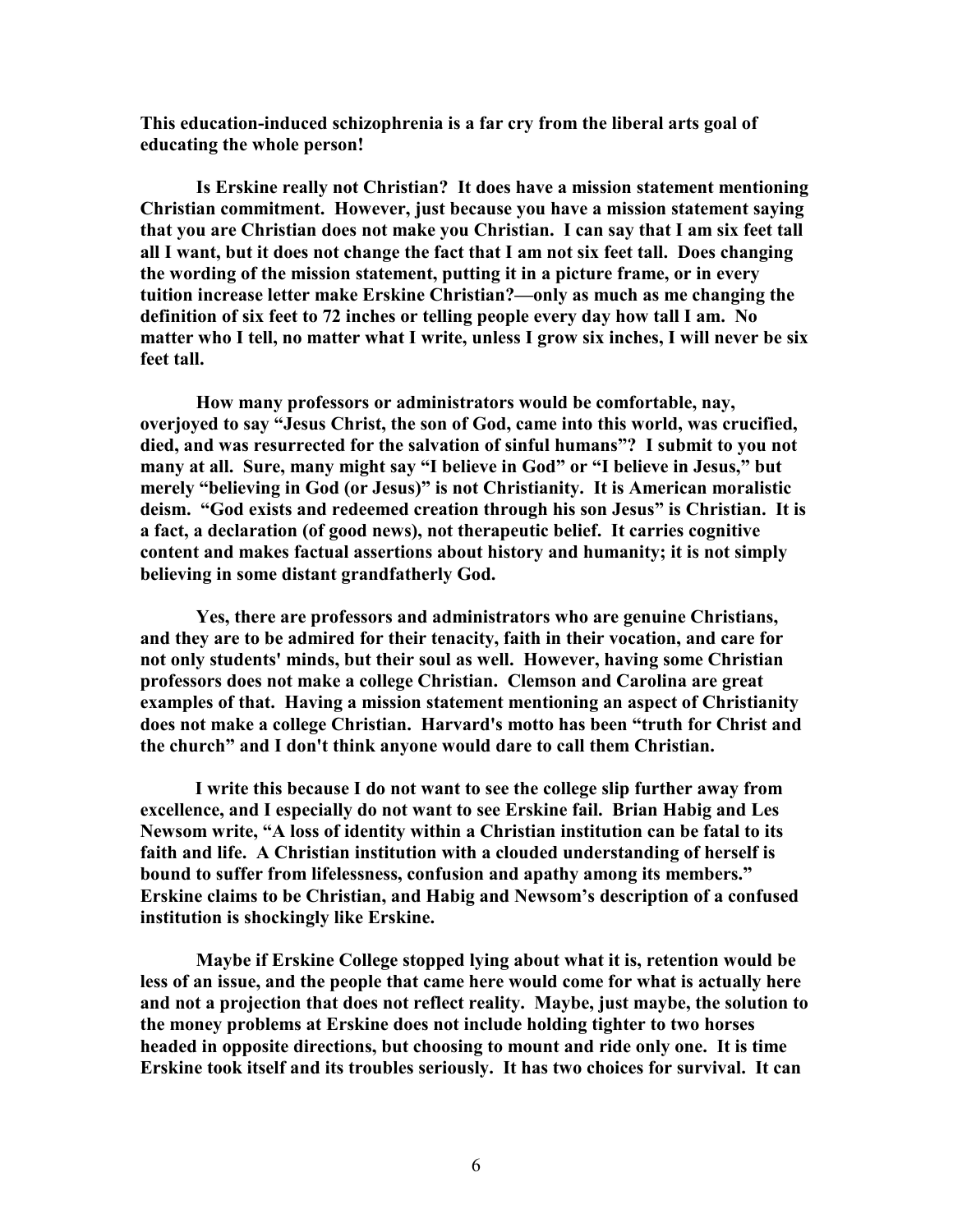**either actually be a Christian college and continue to advertise itself as such, or it can cut the vanilla moralistic crap, be secular, and advertise itself as secular.** 

**I do not want a new mission statement or more pressure to add "morals" into teaching. I want a college that claims to be Christian to actually be Christian or a college that is secular to have no qualms about calling itself secular. The practical issues of retention and money are pressing, but they are caused by a deeper crisis. "I know your works: you are neither cold nor hot. Would that you were either cold or hot! So, because you are lukewarm, and neither hot nor cold, I will spit you out of my mouth." (Rev. 3:15-16)** 

> **\*\*\*\*\*\*\*\*\*\* Editor's Remarks**

**Wow! What an article! How true! And did you know that this is the second time that we have seen a "calling out" of this Erskine Administration in three years. It was done in 2006/7.** 

**In the opinion of the Editor, the most damning point that Mr. Stephens makes is the 'bait-and-switch" tactics of those directing recruitment at Erskine College. It is advertised that Erskine College is a "Christian" institution when in reality Erskine College is a "predominantly secular albeit church related" institution. And "church related" and "Christian" are very different!** 

**Interestingly, Mr. Stephens and Dr. Crenshaw are in agreement. They both tell the same story about the Erskine culture. Dr. Crenshaw (see Lori Lawing's letter and ARPTalk EXTRA(3) – http://arptalk.weebly.com) and Mr. Stephens clearly say that the Erskine College academic culture does not reflect the Biblically Christian ethos of the General Synod. Dr. Crenshaw goes so far as to assert that a truly academic institution cannot do that and still retain academic integrity. Dr. Crenshaw states that his view is the prevailing view of the faculty. Mr. Stephens agrees that Dr. Crenshaw's assessment of the Erskine College academic culture is correct. Erskine is "secular" and not "Christian."** 

**Well, we can write millions of words in debating terms, but are both Dr. Crenshaw and Mr. Stephens wrong? Dr. Crenshaw, who isn't an evangelical Christian as most ARPs understand "evangelical," says that Erskine College's problem with recruiting and retention is "baitand-switch." Mr. Stephens, who is an evangelical Christian says, the same thing. Are they both mistaken?**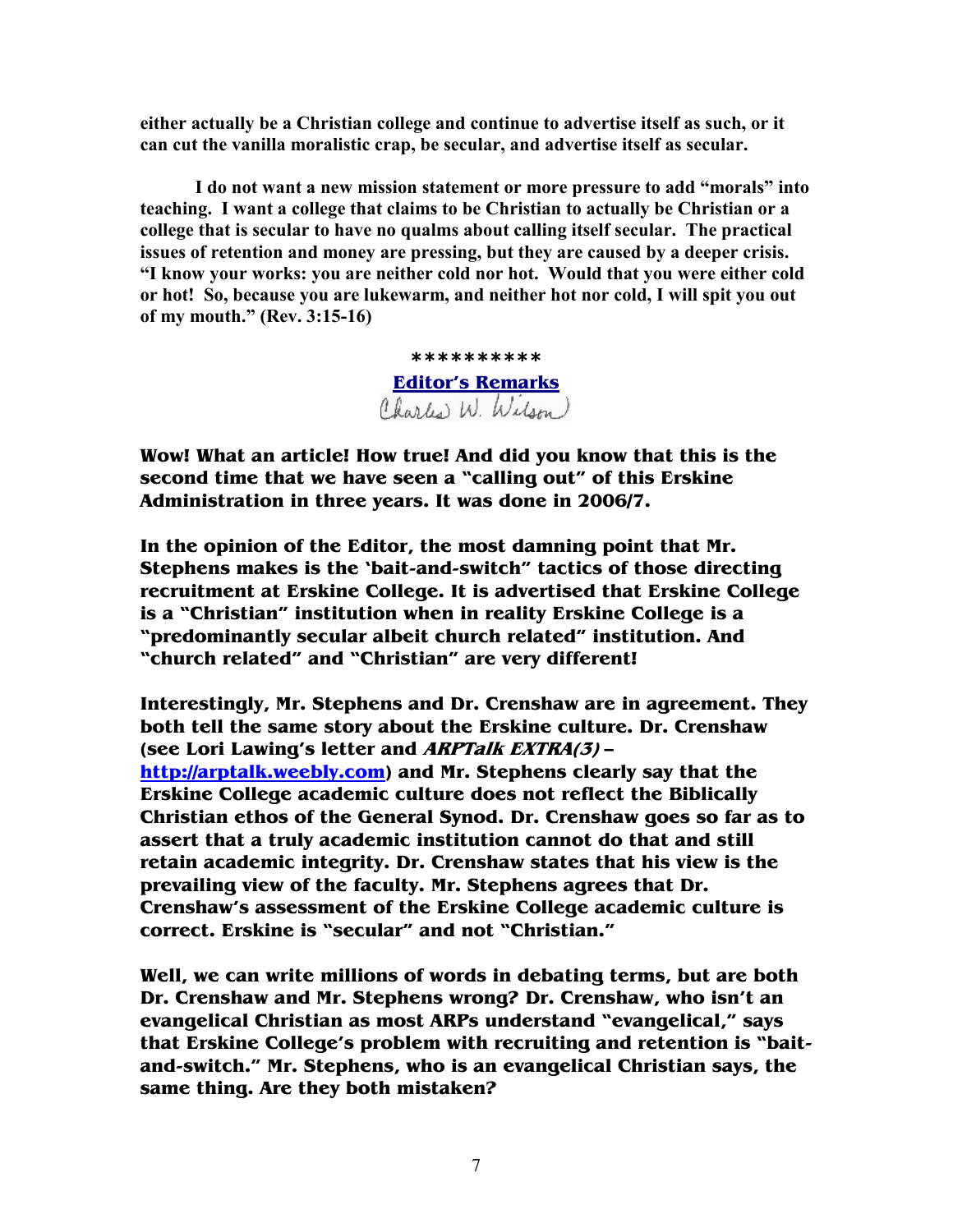**This is a serious accusation. How are we ARPs to respond?** 

**Before we begin to respond, perhaps we need to be reminded of what a Biblically Christian college looks like. Just in case someone doesn't know what a Biblically Christian college looks like, may the Editor of ARPTalk suggest five essentials and then ask if these are present at Erskine College.** 

**FIRST, in the Biblically Christian college there is an uncompromising commitment to the integration of Evangelical Christian faith commitments and excellence in academic achievement. We have heard this before, haven't we? There is an understanding that "all truth is God's truth." Biblical faith and excellence in academic integrity are seen as partners and not adversaries in the learning process. In so saying, there is recognition of both the value and the limits of academic freedom. Academic freedom is never allowed to become a "sacred cow," but exists within a context framed by "faith commitments" about the nature of ultimate truth as defined Biblically. Therefore, it is understood that all of reality is exegeted in the light of a Christian "world-and-life view" that is shaped by the Biblical meta-narrative of redemptive history (creation, fall, redemption, consummation).** 

**SECOND, the academic community of a Biblically Christian college is united in the full authority of Christ and the Bible. Inerrancy/infallibility is not feared but embraced, and the Bible is accorded the central place in the life of the institution. This boldly affirms the unique saving role of Jesus Christ and recognizes that salvation is through Christ alone and witnesses this message to both students and community. Indeed, the Biblical Christian college stands in opposition to the exaltation of human autonomy over against God and the Bible.** 

**THIRD, the Biblically Christian college is committed to academic excellence. As has been stated, "all truth is God's truth." Students glorify God in their studies, in their endeavors to exegete the truth of God in the minutia of data. This is the classic rationale for "university" (the unity of having the standard of "all truth is God's truth").** 

**FOURTH, the Biblically Christian college is committed to fostering development in all areas of the student's life—intellectual, spiritual, moral, and physical. The Administration and faculty work carefully to**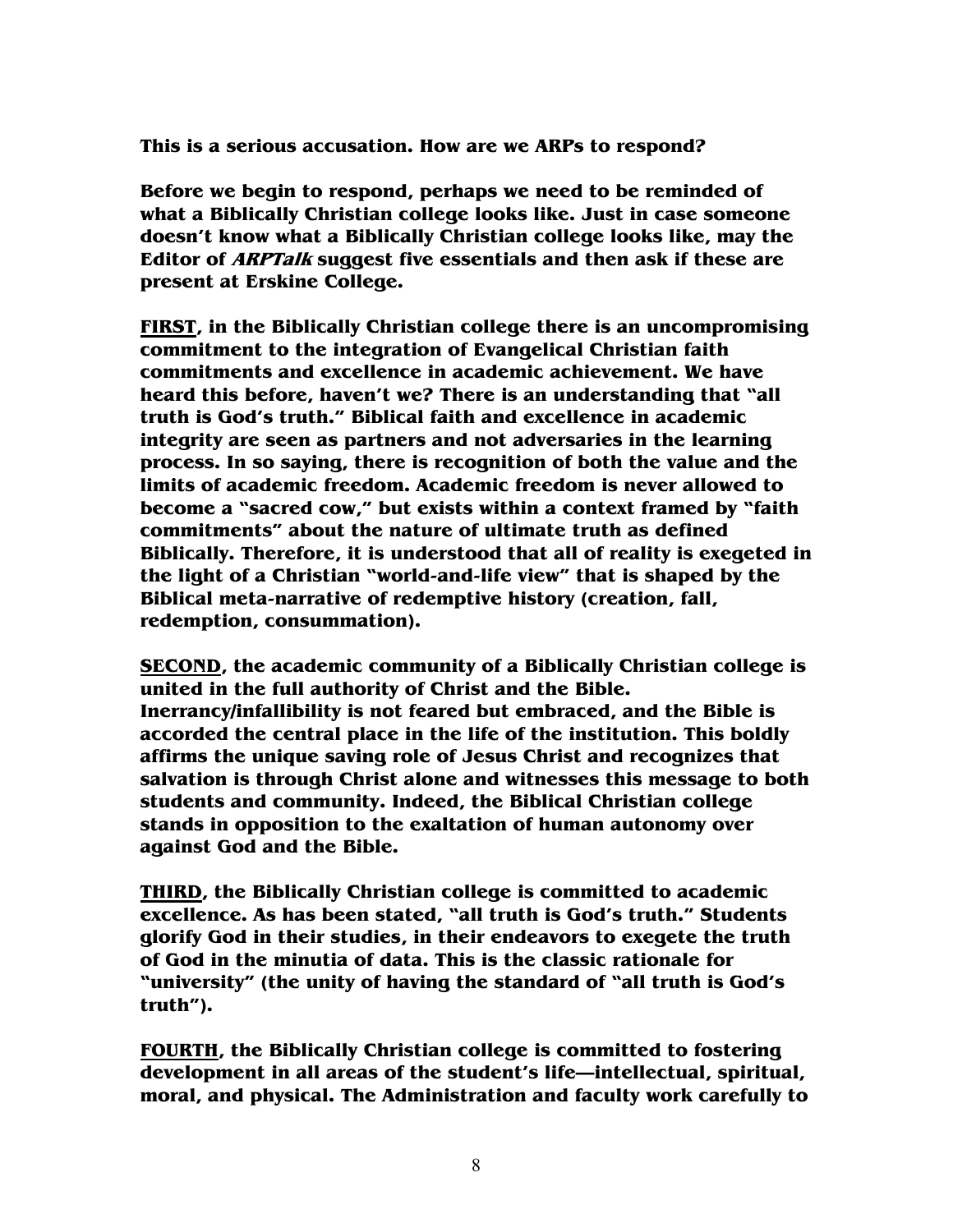**ensure that the influences of Biblical Christianity are pervasive in all aspects of the college's life. There are accountability structures that enable students to grow in their understanding of their relationship to God and others. And while having a respect for healthy diversities of class, ethnicity, and race, the Biblically Christian college nevertheless insists on the unity of God's Truth and the binding character of that Truth upon all; therefore, the Biblically Christian college stands in decided opposition to the Godless moral relativism that pervades our culture.** 

**FIVE, the Biblically Christian college is uncompromising and circumspect in its integrity as it deals with internal and external issues. Honesty and transparency are paramount in its dealing with the General Synod. Administrative and faculty are held accountable to the mission of the college as it is defined by the church. This means there is a good faith attempt to implement creatively and enthusiastically the institutional mission mandated by the church.** 

**The Editor said there are five points, but it seems there needs to be an additional point. Board members need to be aware that their FIRST loyalty is to the General Synod of the ARPC and not the college. The appointing institution is the ARPC and not the college. Potential Board members should be informed of this and if they are not willing to abide by it, their names should be removed from consideration. Board members who cannot affirm this, or who by their behavior demonstrate that they do not affirm this, should be asked to resign.** 

**Well, members of the General Synod, are these characteristics present at Erskine College today? Another question: Is this vision that the Editor has articulated what we in the ARPC want in our College? General Synod's pontifications say we do. This is what the Editor wants to see. Well, what are we willing to do to achieve the implementation? Anything less than full implementation is not worth the aggravation of dealing with a college!** 

**Once again, thank you, Mr. Daniel Stephens, for bringing these things to our attention so that we can think about them.** 

**(continue scrolling to next article)**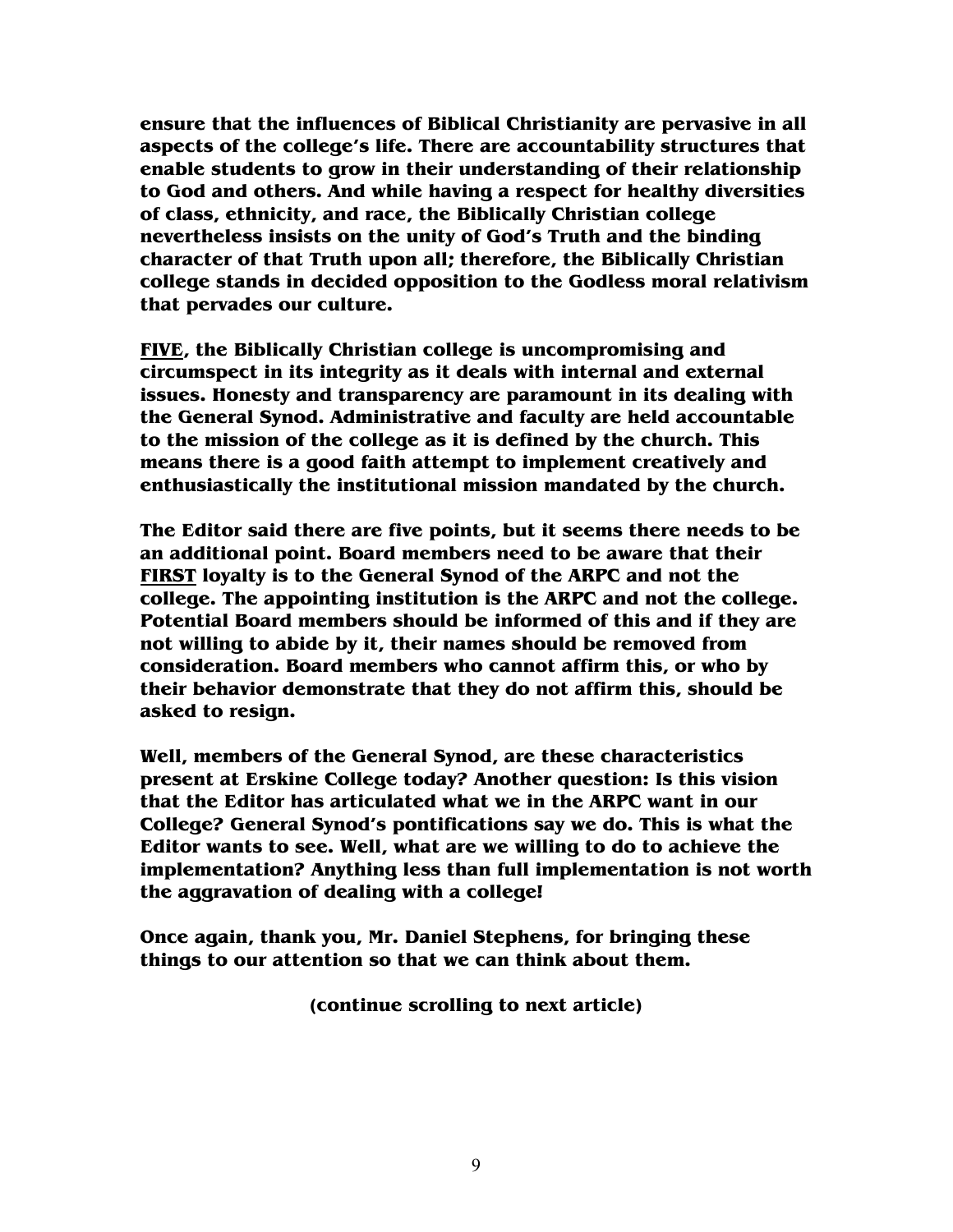

# NEWS FROM THE PC(USA)

### Area Presbyterians Vote To **End Gay Ban**

**Tim Funk tfunk@charlotteobserver.com Saturday, Feb. 14, 2009** 

**In a close vote that reflected deep division, Presbyterian church leaders representing the Charlotte area signaled their support Saturday for ending their denomination's longstanding ban on gays and lesbians becoming pastors and elders.** 

**In past years, the Charlotte Presbytery – the fourth largest in the Presbyterian Church (U.S.A.) – had backed the prohibition. But after a spirited, civil debate in the chapel at Johnson C. Smith University, the presbytery voted 133-124, with one abstention, to reverse itself.** 

**That means that the seven-county Charlotte Presbytery is now on record as backing a proposed amendment to the denomination's constitution that would open the door to – though not automatically guarantee – ordination of homosexuals.** 

**For the amendment to go into effect, it will have to be endorsed by 87 of the denomination's 173 presbyteries by mid-May. Going into Saturday, the national tally was 32 presbyteries against the change and 18 for it.** 

**"It was the right thing for the presbytery to do," said the Rev. Tom Tate of Charlotte's Plaza Presbyterian, one of four pastors – two on each side – who addressed the gathering. "While I am glad for those affected, I am sad that the close vote says the church may be so divided."** 

**The Rev. Anne Hilborn of Charlotte's Carmel Presbyterian, who argued against the proposed change, said she was "surprised and disappointed" at the vote. "I'm hopeful that it will be defeated nationally in the spring."**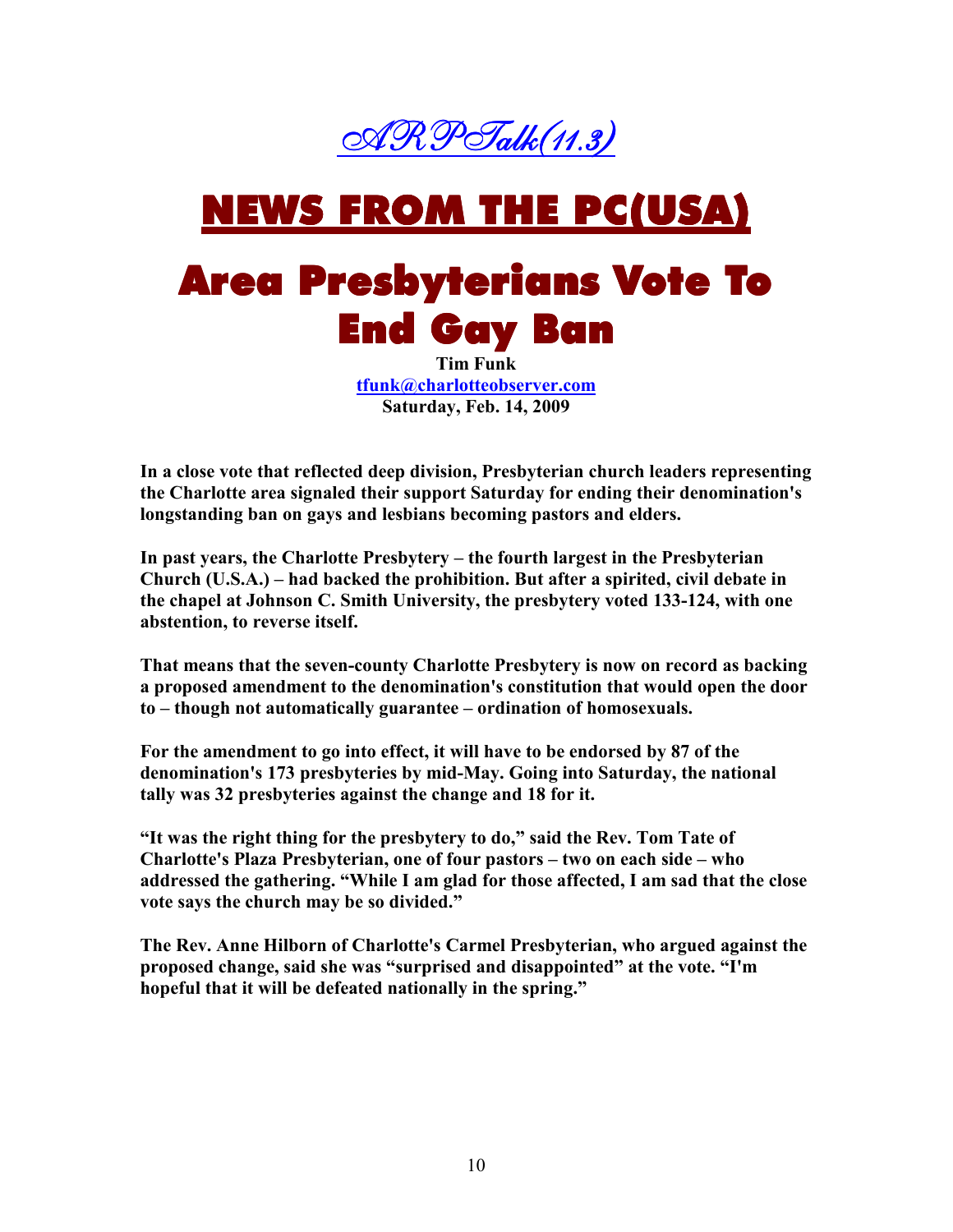## Presbyterian Leaders Ok Gay Ordinations Regional Vote **Covers Triangle Churches**

**Wade Rawlins The Raleigh News & Observer Published: Sun, Feb. 22, 2009**  http://www.newsobserver.com/news/story/1414513.html

**Presbyterian church leaders in the Triangle and the eastern part of the state approved a constitutional amendment to church law Saturday that would allow gays and lesbians in partnered relationships to be ordained as ministers, deacons and elders.** 

**The amendment carried by a vote of 177-139 with 10 abstentions during a meeting**  of church leaders of the New Hope Presbytery, a region covering 36 counties from **the Triangle to the Outer Banks.** 

**To become church law, a majority of the 173 presbyteries in the Presbyterian Church (USA) must ratify the amendment. But its passage also could cause fractures within the church, with opponents departing for more conservative Presbyterian denominations.** 

**The role of gay people in the church has long been a thorny issue for many Christian denominations. Traditionalists argue that prohibitions against homosexuality in the Bible are clear. Others say that the Bible's prohibitions may be outweighed by Jesus' mandate to love one another.** 

**The Rev. Moffett Churn, associate pastor at West Raleigh Presbyterian, said there was no cheering or jeering when the vote was announced at the meeting at Cary Presbyterian Church.** 

**"We all held hands and sang 'Blessed be the Tie that Binds' in the Presbyterian way," Churn said. "The voice of the middle ground is being heard, at least in this presbytery. That was my sense."** 

**Gays and lesbians can already be ordained within the 2.2-million-member Presbyterian Church (USA). But according to ordination standards -- which apply to deacons and elders as well as the clergy -- they must pledge to lead lives of chastity. The standards forbid sex outside of a traditional marriage.** 

**But the church's highest legislative body last year passed an amendment that would essentially scrap that traditional marriage requirement. Instead, the amendment**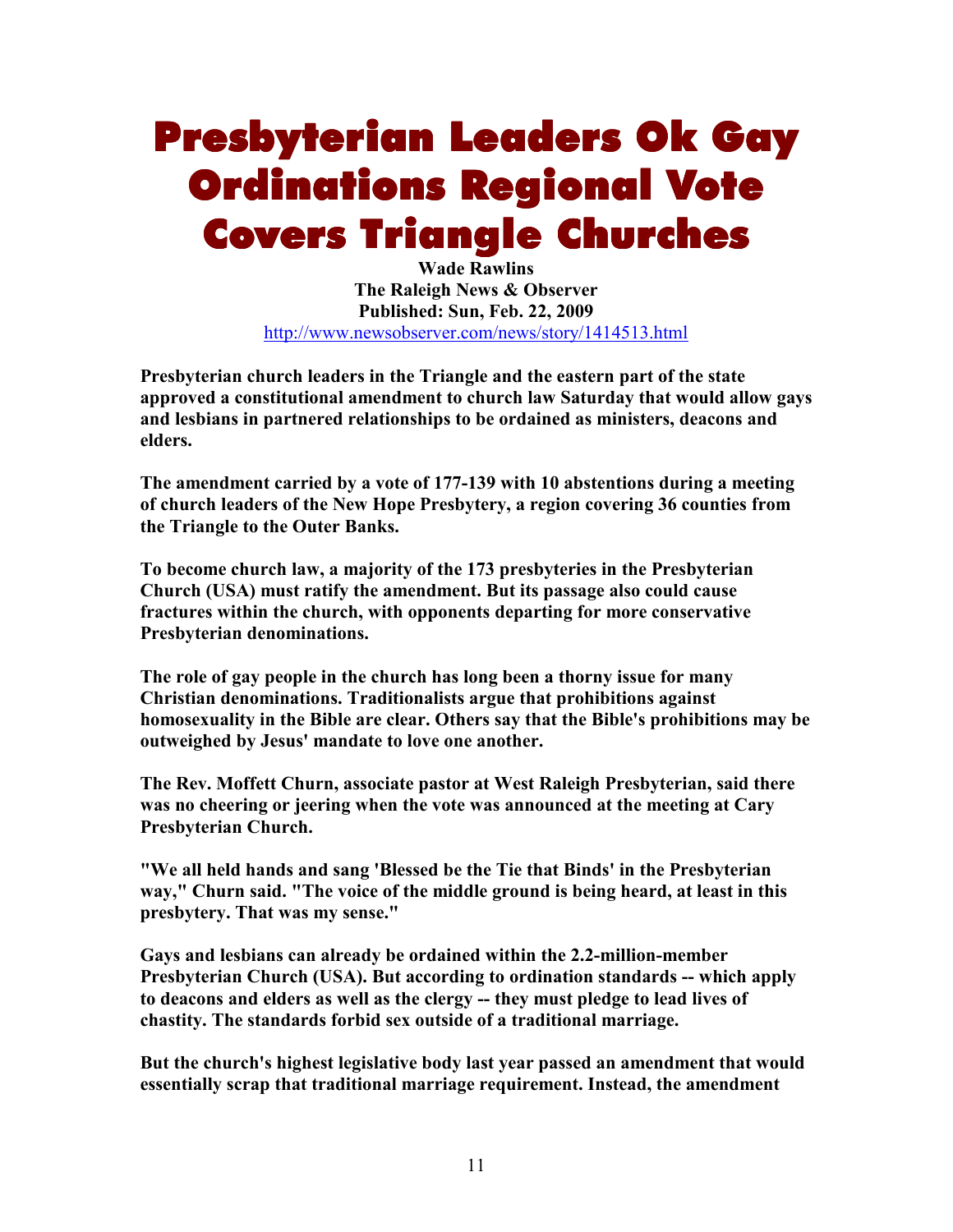**would require church officers to "live lives obedient to Jesus Christ, the Head of the Church."** 

**Presbyteries began taking up the amendment last fall and will continue voting through the spring. Several presbyteries considered more conservative-leaning,**  including the Charlotte and Western North Carolina presbyteries, have already **approved the proposed amendment.** 

**"The mood at the presbytery meeting was, while we differ on this issue, and are committed as Christians to vote our conscience, we also are committed to finding ways to live together with our differences," said the Rev. Joseph Harvard, pastor of First Presbyterian in Durham. "I don't think it's a radical shift in the presbytery."** 

**"People have been prayerful about the amendment," said the Rev. Byron Wade of Davie Street Presbyterian in Raleigh. "I believe the church has come a long way. A lot of people are ready just to put that behind and do mission to our local community."** 

# "The Vagina Monologues" at Union Theological Seminary

#### **from Virginia Festival of the Book**

http://www.styleweekly.com/ME2/Audiences/dirmod.asp?sid=&nm=&type=Publishing& mod=Publications%3A%3AArticle&mid=8F3A7027421841978F18BE895F87F791&tier =4&id=18AD8DC32C914CB3B55804F07DAFC85E&AudID=307AACC9CB4748F1B F28EC3057EA

**Let's be honest, it takes a lot of balls to devote an entire stage production to a woman's private parts. With forays into sex, love, rape, mutilation, masturbation, menstruation, birth and the ever-elusive orgasm, Eve Ensler's "Vagina Monologues" has been a source of criticism and praise for more than a decade. Perhaps in an effort to up the ante in future debates, Christian theological students and professors of Union Theological Seminary (like Allison Unroe, pictured) will give a one-night-only performance to raise money for local women's groups, shelters and crisis centers as part of a benefit effort. The production, which features such undaunted pieces as "The Little Coochie Snorcher That Could" and "The Woman Who Loved to Make Vaginas Happy," comes to the campus's Watts Chapel Thursday, Feb. 26, at 8 p.m. 3401 Brook Road. For tickets call 355-0671.** *— Mike Hilleary*

#### **\*\*\*\*\*\*\*\*\*\***

**This is too outrageous for remarks!** Charles W. Wilson)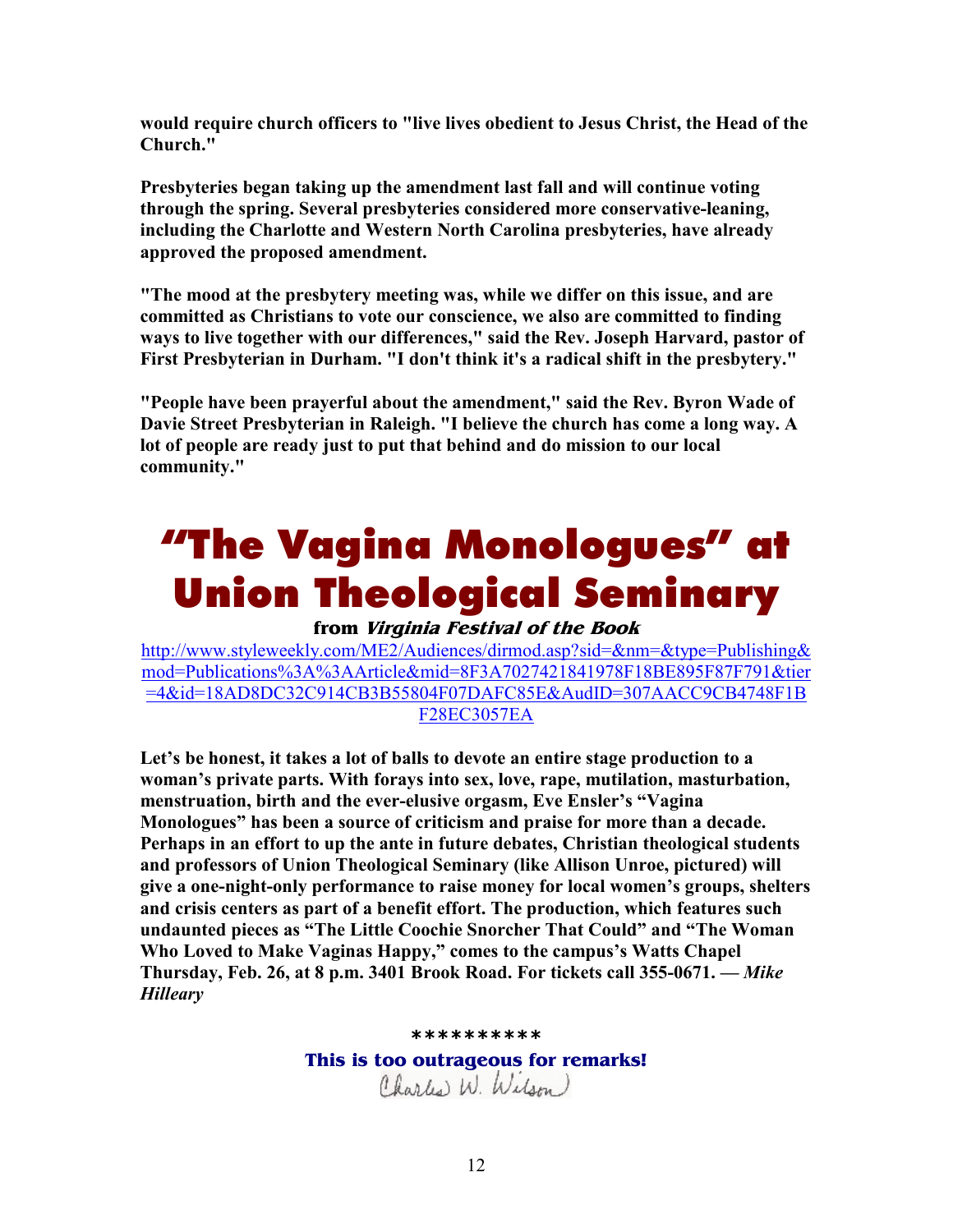ARPTalk(11.4)

## RECENT NEWS FROM ETS

### Update from Seminary Alumnus Nathan Frazier

**From** *Erskine Action*  **http://seminary.erskine.edu/blog/ Tuesday, February 24, 2009** 

**I was blessed to have received an M.Div and an MA. in Theological Studies from Erskine Theological Seminary.** 

**Erskine provided me with an outstanding experience, rich in practical training for the pastorate yet with an academic rigour that inspired a desire for continued education. After several years in pastoral ministry the Lord called us to the University of Edinburgh in pursuit of a Ph.D.** 

**At first, it seemed to be a daunting financial venture. My wife and I sought the Lord's guidance as we pursued this call on our lives. Soon I received word that I was granted a full scholarship from the University of Edinburgh. However, the annual overseas student fee still loomed large.** 

**Again, the Lord was rich in His provision toward us. I became a privileged recipient of the 'Erskine Theological Seminary Doctoral Assistance Scholarship'. This scholarship has enabled me to pursue research interests in ecclesiastical history and theology. Perhaps more importantly, it has allowed me to investigate the roots of the Associate Reformed Presbyterian Church. My Ph.D. thesis examines federal (covenant) theology in eighteenth-century Scotland. It explores several dimensions of Post-Reformation Scottish piety which stem from the implications of a longstanding national Covenant ideal. This study should prove useful to those interested in the historic dimensions of 'covenant theology', its dynamic applications for practical piety, and the manifold debates that have surrounded it. It should also interest those in ministry who seek to encourage holy living within their church, and within broader Reformed circles. The University of Edinburgh also has afforded me two teaching opportunities over the past three years with courses on 'Early-Modern Religious History' and 'Nineteenth and twentieth-century Theology and Politics'.** 

**Currently, I am in the process of submitting several articles for publication. We remain actively involved in ministry within the Church of Scotland and the evangelistic outreach of Scripture Union Scotland. The 'Erskine Theological**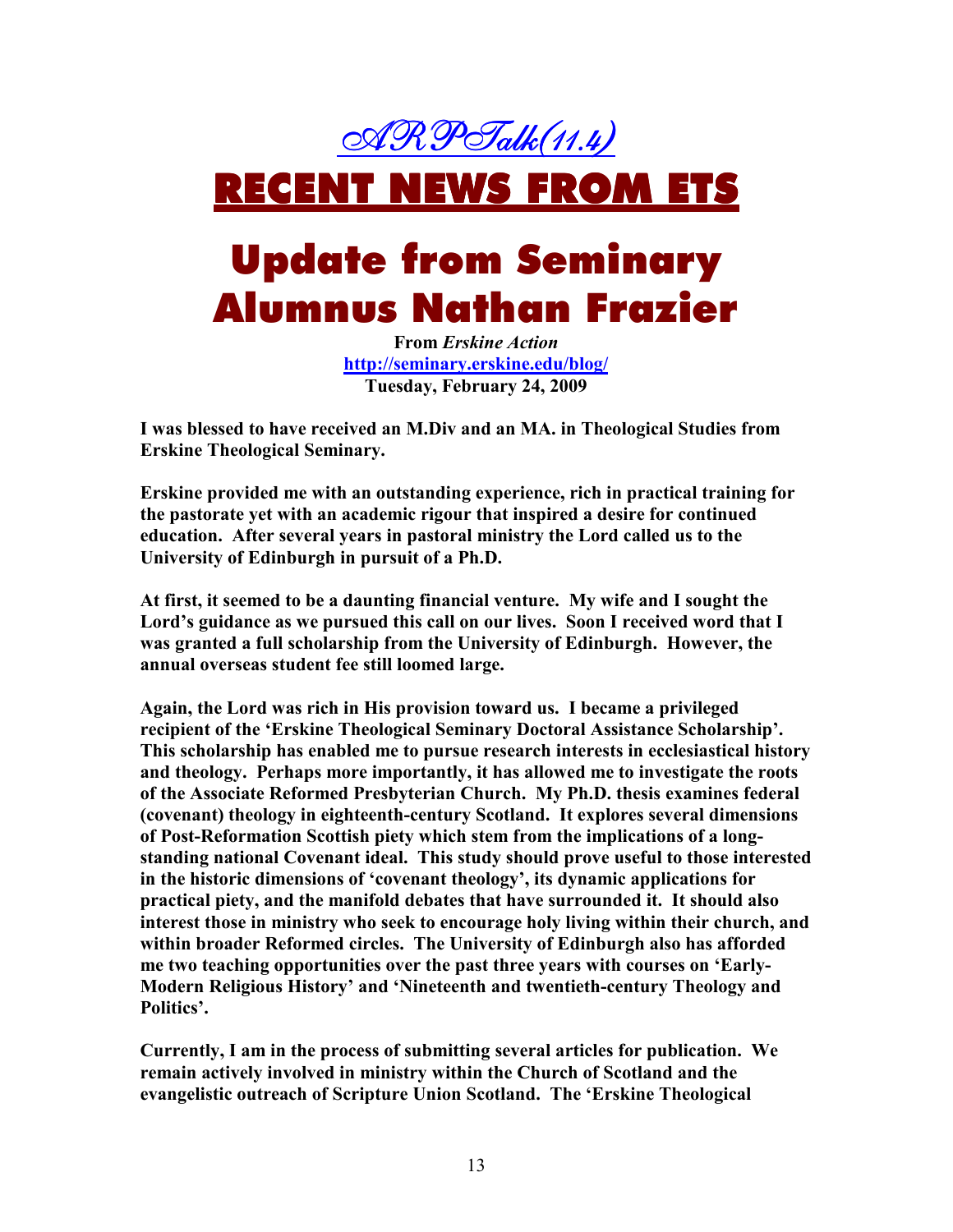**Seminary Doctoral Assistance Scholarship' is an outstanding opportunity to invest in other future scholars who desire to advance the ministry and academics of the Associate Reformed Presbyterian Church, Erskine College and Seminary.** 

 $\sim$ Rev. Nathan M. Frazier PhD Candidate, Historical Theology The University of Edinburgh, Scotland, UK

> **\*\*\*\*\*\*\*\*\*\* Editor's Remarks**

**I'm very much aware that it is rumored that I'm an enemy of ETS. Well, am I? I have a D.Min. from ETS. I'm also very much for the "Erskine Theological Seminary Doctoral Assistance Scholarship." I have given money to this fund and I have raised money for it and I have every intention to continue to give to the education of ARPs through ETS—both M.Div. students and scholars.** 

**Rev. Frazier is my son-in-law. I was his Pastor while he was attending Toccoa Falls College. When he was deciding on seminary in 1996/7 I prevailed on him to attend ETS. I wanted him to sit at the feet of scholars of the Bible such as R. J. Gore, Loyd Melton, Jimmy Agan, Don Fairbairn, George Schwab, and Dale Johnson. That's not a bad list of scholars. As a matter of fact, as I recall, I was a member of the Board at the time and I sat on the committees that examined Jimmy Agan, Geroge Schwab, and Dale Johnson.** 

**I may criticize, but I'm loyal to ETS. The Bible says that "faithful are the wounds of a friend" (Proverbs 27:6). I encourage you to give to this fund that helps to develop scholars. Perhaps the readers can persuade Mr. Frazier to leave the PCA and come back to the ARPC. He gives his address information. Scotland is a long way from the USA. Encouragement is always a blessing.** 

**Permit me to be a proud faither-in-law, but there are not likely many alive today who know as much about the history and theology of the original Associate Presbytery in Scotland as does Rev. Frazier.**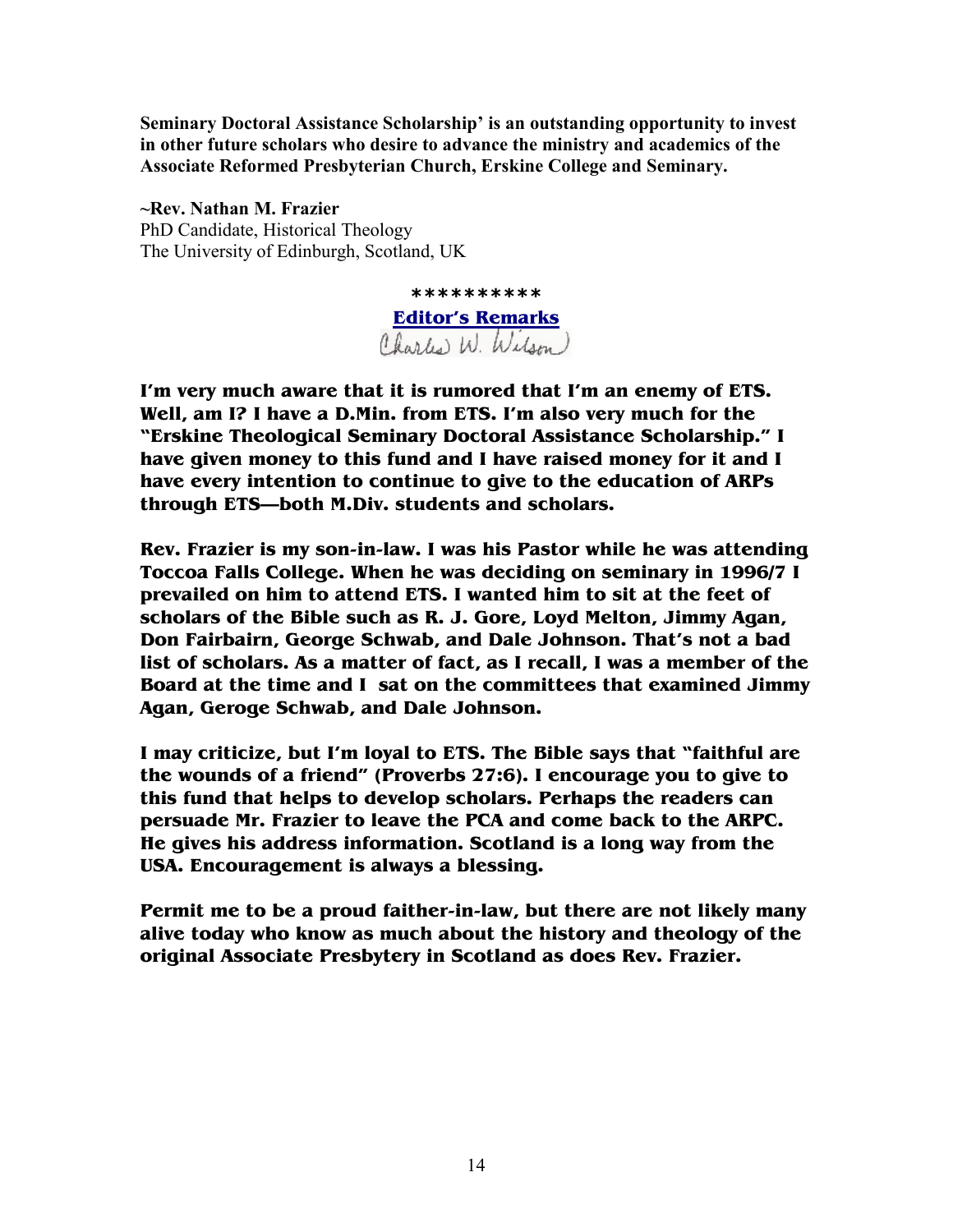

# A GREAT OPPORTUNITY FOR THEOLOGICAL EDUCATION

From: Erskine Seminary Students [mailto: **SEMINARY\_STUDENTS@erskine.edu**] On Behalf Of **Mary Lowe Sent: Thursday, February 19, 2009 3:48 PM**  To: **SEMINARY\_STUDENTS@LISTSERV.ERSKINE.EDU Subject: EDEN Intraterm** 

#### **Introducing EDEN Intraterm 2009**

#### **March 1 - June 1, 2009**

In an effort to make our Erskine Seminary EDEN courses more affordable **and available, we are offering current students (master's and D. Min.), prospective students, and alumni a unique opportunity to accelerate degree completion, manage the cost of your education, and take refresher courses that can then be applied to your next degree program.** 

• The EDEN Intraterm will run from March 1 to June 1, 2009. During this special Intraterm period we are making our EDEN courses available at a **40% discount off the stated catalog prices. This is just another way we are "Bridging the Gap" for our students and alumni.** 

• Not only are we willing to reduce the cost of the tuition by 40% but we are **also willing to spread the cost of any courses you take during our EDE Intraterm over a 3 month period of time.** 

**• If you cannot fit another course into your current course load or if you simply want to take advantage of the offer but use it at another time, we are**  making it possible for you to lock in the 40% discount rate of an EDEN course. You can put any number of EDEN courses on academic layaway at **our special discounted rate and use them in future semesters. You can even use our 3 month payment plan to do it.** 

**From: Erskine Seminary Students [mailto:SEMIARY\_STUDETS@erskine.edu] On Behalf Of Mary Lowe Sent: Friday, February 27, 2009 4:26 PM To: SEMINARY\_STUDENTS@LISTSERV.ERSKINE.EDU**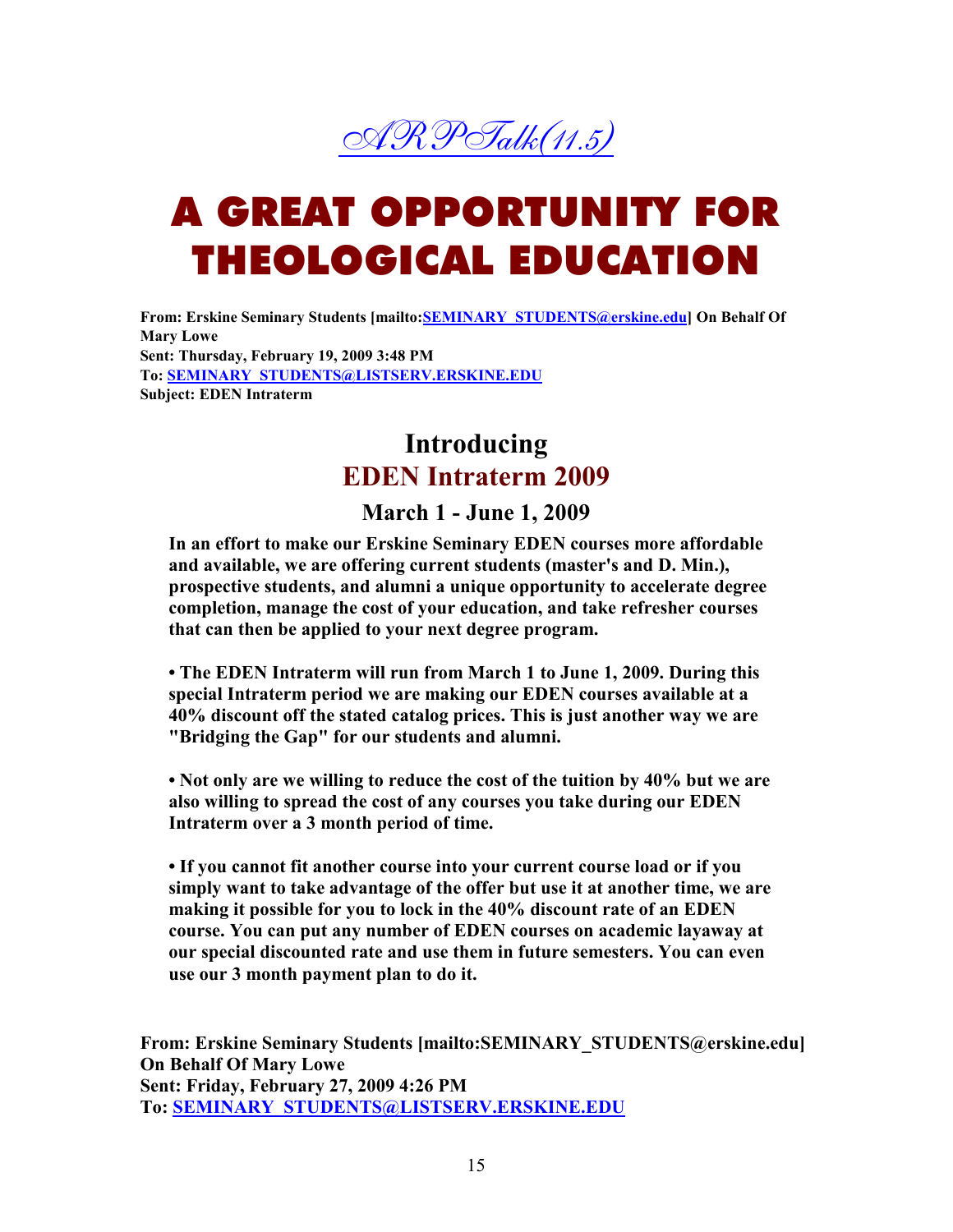**Subject: Exciting news** 

**EDEN INTRATERM 2009 memorandum to: Erskine Seminary Students from: Robert Bell, Dean** 

**subject: Addendum to Intraterm Spring 2009** 

**date: 2/27/2009** 

**Academic Reserve Program** 

**Due to student requests, we have expanded the Academic Reserve option to include ALL courses! You are now invited to save 40% on all your remaining courses.** 

**Specific details are forthcoming. Please visit the Intraterm Spring 2009 webpage for more information. To participate in the Academic Reserve program, read the following:** 

**1. To participate in EDEN Intraterm 2009, please fill out the Registration form. The online Intraterm courses run from March 1 – June 1, 2009. The tuition discount**  applies to these EDEN courses and must be paid in full by March 1. Alternatively, **you can participate in the payment option plan.** 

**2. To participate in the Academic Reserve program, determine how many courses**  you want to bank for future registrations. This option includes both EDEN and non-**EDEN** courses.

**3. Tuition for Academic Reserve must be paid in full by March 1, 2009. Alternatively, you can participate in the payment option plan.** 

**4. Students wishing to set aside courses for future use must complete an Academic Reserve Voucher. This form is located in the Seminary Administrative Office.** 

**5. Due to the significant savings in tuition, the following policies apply:** 

**The normal refund policy is waived, including academic withdrawal. Students are required to submit a letter of withdrawal per normal procedures.** 

**Courses cannot be taken for Continuing Education Unit (CEU) credit or audited. Institutional scholarships (i.e. denominational or partnership) cannot be used. Federal loans may be available (consult the Director of Financial Aid). Students not currently enrolled in an Erskine Seminary degree program may enroll as a Special Student by completing the application found online. All fees apply. Students**